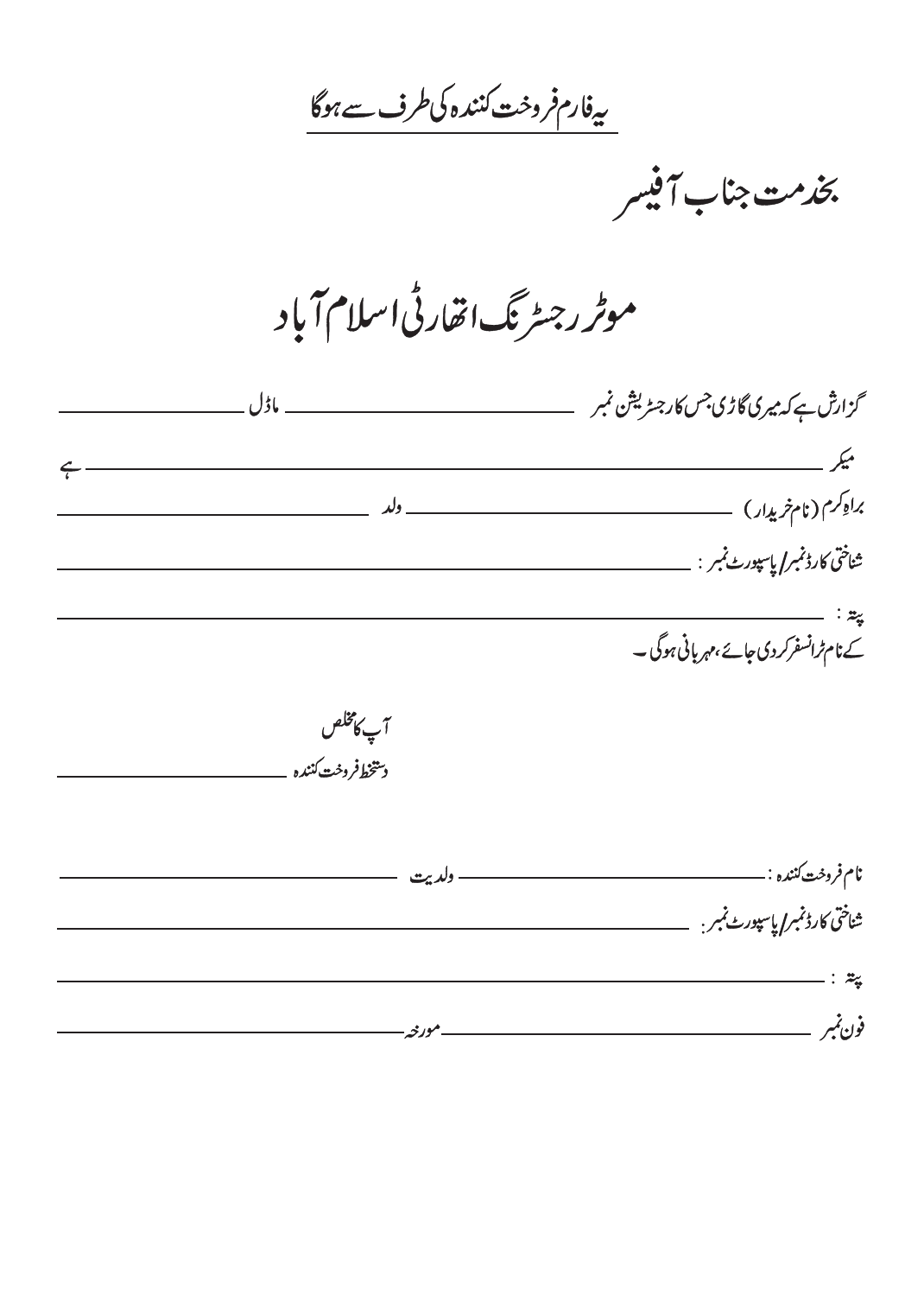یەفارم خریدار کی *طر*ف سے ہوگا

**FORM T.O.** Rules 3, 22(3) and 1323(1)

## **INTIMATION OF TRANSFER OF OWNERSHIP OF MOTOR VEHICLES**

| I (buyer)                                                       |                                                                                    |
|-----------------------------------------------------------------|------------------------------------------------------------------------------------|
| son of $\qquad \qquad$                                          |                                                                                    |
| NIC No. $\qquad \qquad$                                         |                                                                                    |
| Resident of <u>Communications</u>                               |                                                                                    |
|                                                                 | forward here with the certificate of registration or the certificate of fitness of |
|                                                                 | Motor Vehicle. No. the ownership of which has been transferred                     |
| by $(self)$<br>certificate of registration amended accordingly. | and hereby request that the said vehicle may be transferred in my name and the     |

*Signature or Thumb Impression of Transferor (Seller)*

*Signature or Thumb Impression of Transferee (Buyer)*

Dated  $\Box$ 

Endorsement in the case of vehicle the subject of an agreement of the hire purchase. I/We being a part to an agreement of HIRE PURCHASE in respect of the vehicle consent to the transfer of the ownership have entered into agreement of hire purchase in the respect of the vehicle.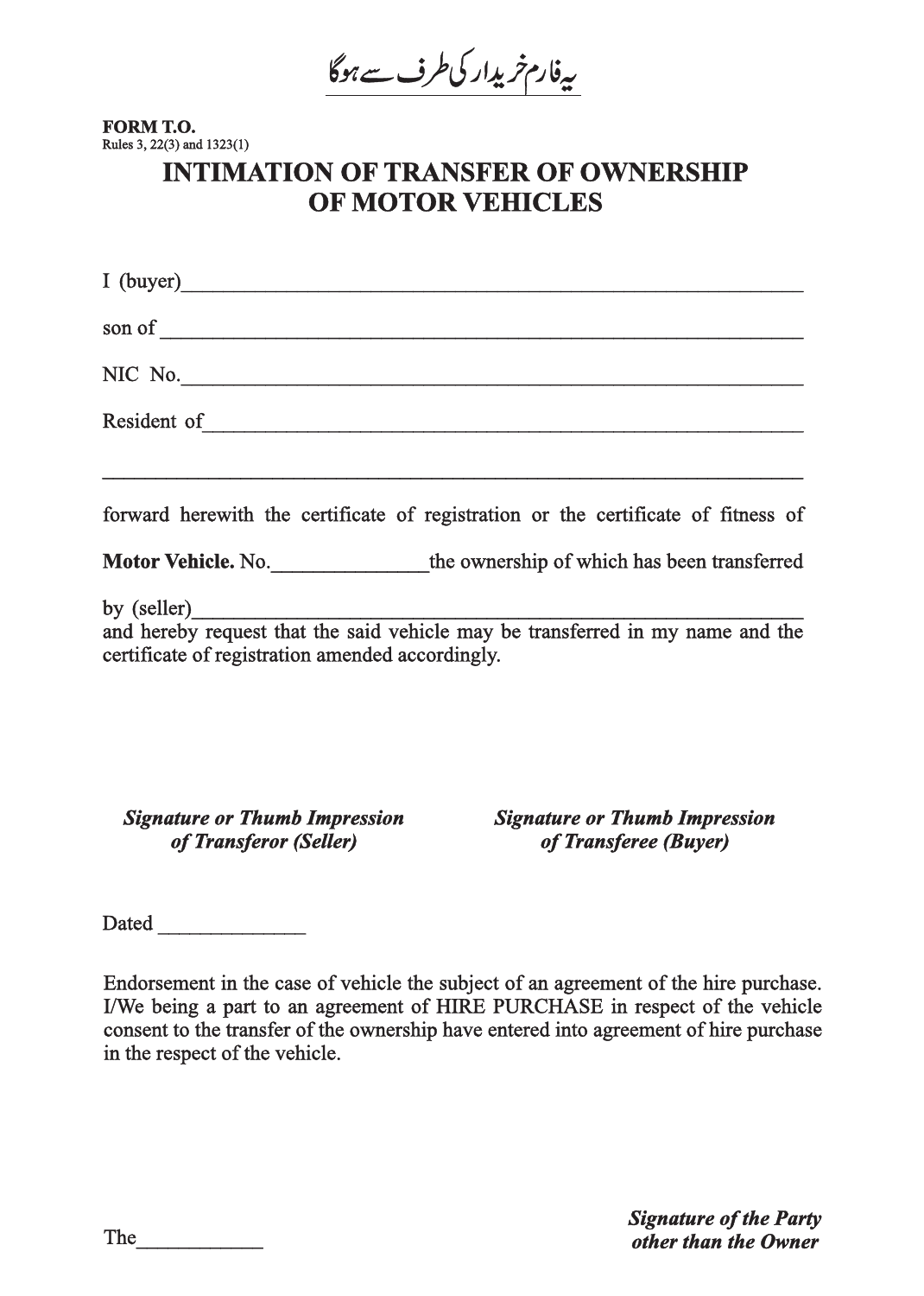بیفارم خریدار کی طرف سے ہے

| rorm | $(1 - 1)$ |
|------|-----------|
|      |           |

## OFFICE OF THE MOTOR REGISTRATION AUTHORITY **EXCISE & TAXATION DEPARTMENT ISLAMABAD CAPITAL TERRITORY, ISLAMABAD**

| $\mathbf{1}$   | نام خریدار :Name of Owner                                                                       |  |    |                                                       |  |  |  |  |  |  |
|----------------|-------------------------------------------------------------------------------------------------|--|----|-------------------------------------------------------|--|--|--|--|--|--|
| 2              | نام والدرخاوند : Father/Husband Name                                                            |  |    |                                                       |  |  |  |  |  |  |
| 3              | Present Address: موجوده پيد                                                                     |  |    |                                                       |  |  |  |  |  |  |
| $\overline{4}$ | مستقل پية:Permanent Address                                                                     |  |    |                                                       |  |  |  |  |  |  |
| 5              | شاختی کارڈنمبر :NIC Number                                                                      |  |    |                                                       |  |  |  |  |  |  |
|                | 6 Passport No. (for Foreigner) (فارز) 6 Passport No. (for Foreigner)                            |  |    |                                                       |  |  |  |  |  |  |
|                | 7 N.T.No. الكم فيكس نمبر                                                                        |  |    |                                                       |  |  |  |  |  |  |
| 8              | موبأكل نمبر Mobile Number                                                                       |  |    |                                                       |  |  |  |  |  |  |
| 9              | Type of Ownership: (Tick relevant box only)                                                     |  | 10 | Class of Vehicle: (Tick relevant box only)            |  |  |  |  |  |  |
|                | م مرشل 1. Commercial                                                                            |  |    | 1. Motor Cycle/Scooter. موٹرسائیکل <i>(سکوٹر</i>      |  |  |  |  |  |  |
|                | 2. Private يرائيويث                                                                             |  |    | 2. Light Transport Vehicle 2. Light Transport Vehicle |  |  |  |  |  |  |
|                | گورنمندی بھی گورنمند . 3. Government/Semi Government . 3                                        |  |    | 3. Heavy Transport Vehicle 3.                         |  |  |  |  |  |  |
| 11             | ستمپنی کانام<br>Maker's Name:                                                                   |  |    |                                                       |  |  |  |  |  |  |
| 12             | Years of Manufacture: پناوٹ کا سال                                                              |  |    |                                                       |  |  |  |  |  |  |
| 13             | جييزتمبر . Chassis No                                                                           |  |    |                                                       |  |  |  |  |  |  |
| 14             | الجن نمبر . Engine No                                                                           |  |    |                                                       |  |  |  |  |  |  |
| 15             | رنگ Colour<br>For Multi Colour Mention<br>  اگرزیادہ رنگ ہوں تودرج کریں   Two Dominating Colour |  |    |                                                       |  |  |  |  |  |  |
| 16             | Horse Power/Engine Capacity <b>الت</b>                                                          |  |    |                                                       |  |  |  |  |  |  |
| 17             | نمبرآف سلنڈر<br>No. of Cylinder                                                                 |  |    |                                                       |  |  |  |  |  |  |
|                | سيٺ کي تعداد :Seating Capacity                                                                  |  |    |                                                       |  |  |  |  |  |  |
| 18             | وزن کے ساتھ :Laden Weight                                                                       |  |    |                                                       |  |  |  |  |  |  |
| 19             | لِغَيْرُوزْنْ Unladen Weight:                                                                   |  |    |                                                       |  |  |  |  |  |  |
| 20             | سابقه رجسر يش نمبر<br>Previous Registration No:                                                 |  |    |                                                       |  |  |  |  |  |  |
| 21             | شهر صوبه City/ Province                                                                         |  |    |                                                       |  |  |  |  |  |  |
| 22             | پہلی رجسٹریشن کی تاریخ<br>Date of First Registration                                            |  |    |                                                       |  |  |  |  |  |  |